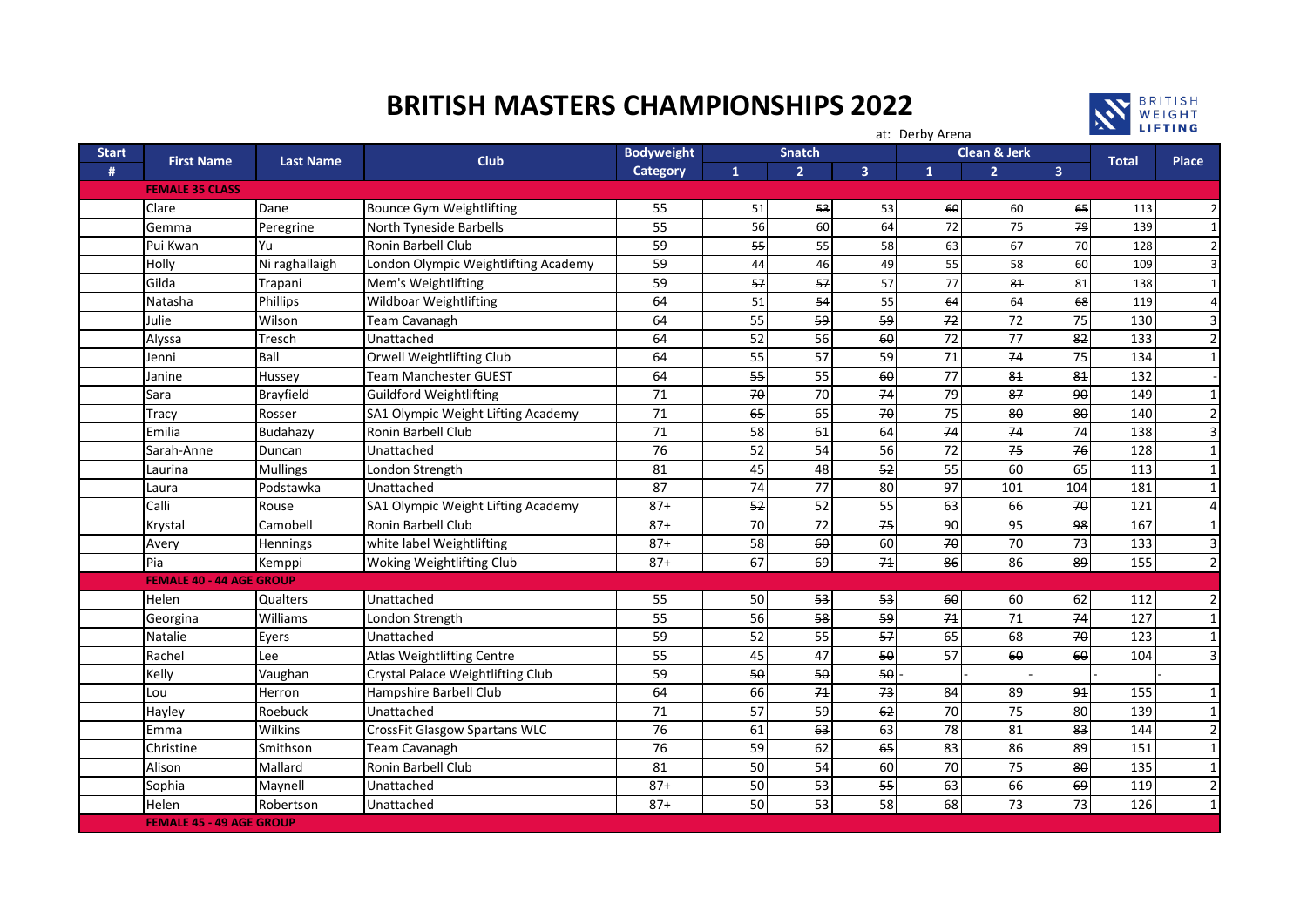| <b>Beth</b>                       | Massey          | White Label Weightlifting                 | 55 kg   | 48 | 48 | 50 | 58 | 60      | 60   | 108 | 1 <sup>1</sup> |
|-----------------------------------|-----------------|-------------------------------------------|---------|----|----|----|----|---------|------|-----|----------------|
| Cheryl                            | Crosbie         | White Label Weightlifting                 | 55 kg   | 35 | 37 | ₹  | 45 | 47      | 50   | 85  | $\overline{2}$ |
| Elaine                            | <b>Sims</b>     | White Label Weightlifting                 | 76 kg   | 61 | 61 | 65 | 79 | 83      | 83   | 144 | $1\vert$       |
| Marie-Pierre                      | Shaw            | London Strength                           | 76 kg   | 54 | 57 | 60 | 65 | 68      | 69   | 129 | $\overline{2}$ |
| Victoria                          | Williams        | <b>Atlas Weightlifting Centre</b>         | 76 kg   | 45 | 48 | 54 | 57 | 61      | 65   | 113 | 3              |
| Nicole                            | <b>Bernard</b>  | Unattached                                | 81 kg   | 43 | 45 | 45 | 61 | 61      | 64   | 109 | $\overline{2}$ |
| Alexandra                         |                 | von Haselberg-Pal Guildford Weightlifting | 81 kg   | 60 | 64 | 67 | 70 | 74      | 80   | 147 | $1\vert$       |
| Clair                             | Fiddaman        | <b>Colchester Weightlifting</b>           | 87 kg   | 47 | 49 | 54 | 58 | 61      | 63   | 110 | 1 <sup>1</sup> |
| Victoria                          | De Val          | Unattached                                | $87+kg$ | 50 | 52 | 55 | 70 | 72      | 75   | 127 | $1\vert$       |
| <b>FEMALE 50 - 54 AGE GROUP</b>   |                 |                                           |         |    |    |    |    |         |      |     |                |
| Tina                              | Foulger         | Orwell Weightlifting Club                 | 59      | 37 | 39 | 49 | 52 | 55      | 58   | 94  | $1\vert$       |
| Claire                            | Marchant        | Unattached                                | 59      | 35 | 37 | 37 | 52 | 54      | 56   | 93  | $\overline{2}$ |
| Joanne                            | Reav            | Unattached                                | 71      | 44 | 47 | 51 | 55 | 58      | 61   | 112 | $\overline{2}$ |
| Justine                           | Howlett         | Unattached                                | 71      | 45 | 48 | 51 | 65 | 70      | 72   | 123 | 1 <sup>1</sup> |
| Andrea                            | Peck            | Phoenix Weightlifting                     | 76      | 32 | 35 | 35 | 44 | 47      | 50   | 85  | 1 <sup>1</sup> |
| <b>FEMALE 55 - 59 AGE GROUP</b>   |                 |                                           |         |    |    |    |    |         |      |     |                |
| Elizabeth                         | Parkes          | Unattached                                | 55      | 35 | 37 | 40 | 47 | 50      | 53   | 90  | 1 <sup>1</sup> |
| Nikki                             | Acton           | Elite-Bodyworks                           | 64      | 25 | 28 | 31 | 40 | 44      | 47   | 75  | 1 <sup>1</sup> |
| Pam                               | McVitie         | Triple X Weightlifting Club               | 71      | 41 | 43 | 43 | 50 | 52      | 55   | 96  | 2              |
| lo                                | <b>MacManus</b> | Hampshire Barbell Club                    | 71      | 44 | 46 | 48 | 60 | 60      | 62   | 108 | $1\vert$       |
| Trish                             | Tippett         | Unattached                                | 76      | 33 | 36 | 40 | 48 | 52      | 52   | 84  | 1 <sup>1</sup> |
| <b>FEMALE 60 - 64 AGE GROUP</b>   |                 |                                           |         |    |    |    |    |         |      |     |                |
| Patricia                          | Tenn            | Unattached                                | 55      | 42 | 42 | 44 | 45 | 48      | $50$ | 92  | 1 <sup>1</sup> |
| Voula                             | Karavias        | Unattached                                | 59      | 35 | 35 | 37 | 43 | 46      | 48   | 83  | $1\vert$       |
| Trisha                            | Forbes          | Unattached                                | 76      | 26 | 28 | 30 | 35 | 38      | 38   | 66  | $1\vert$       |
| Victoria                          | Man             | Crystal Palace Weightlifting Club         | 87      | 40 | 41 | 42 | 50 | ٩J<br>م | 52   | 92  | 1 <sup>1</sup> |
| <b>FEMALE - 65 - 69 AGE GROUP</b> |                 |                                           |         |    |    |    |    |         |      |     |                |
| Clio                              | <b>Bellenis</b> | Unattached                                | 64      | 32 | 34 | 36 | 45 | 48      | 48   | 79  | 1 <sup>1</sup> |
| <b>FEMALE 70 - 74 AGE GROUP</b>   |                 |                                           |         |    |    |    |    |         |      |     |                |
| Lynn                              | Dolman          | <b>Atlas Weightlifting Centre</b>         | 71      | 21 | 22 | 23 | 28 | 29      | 29   | 51  | 1 <sup>1</sup> |
|                                   |                 |                                           |         |    |    |    |    |         |      |     |                |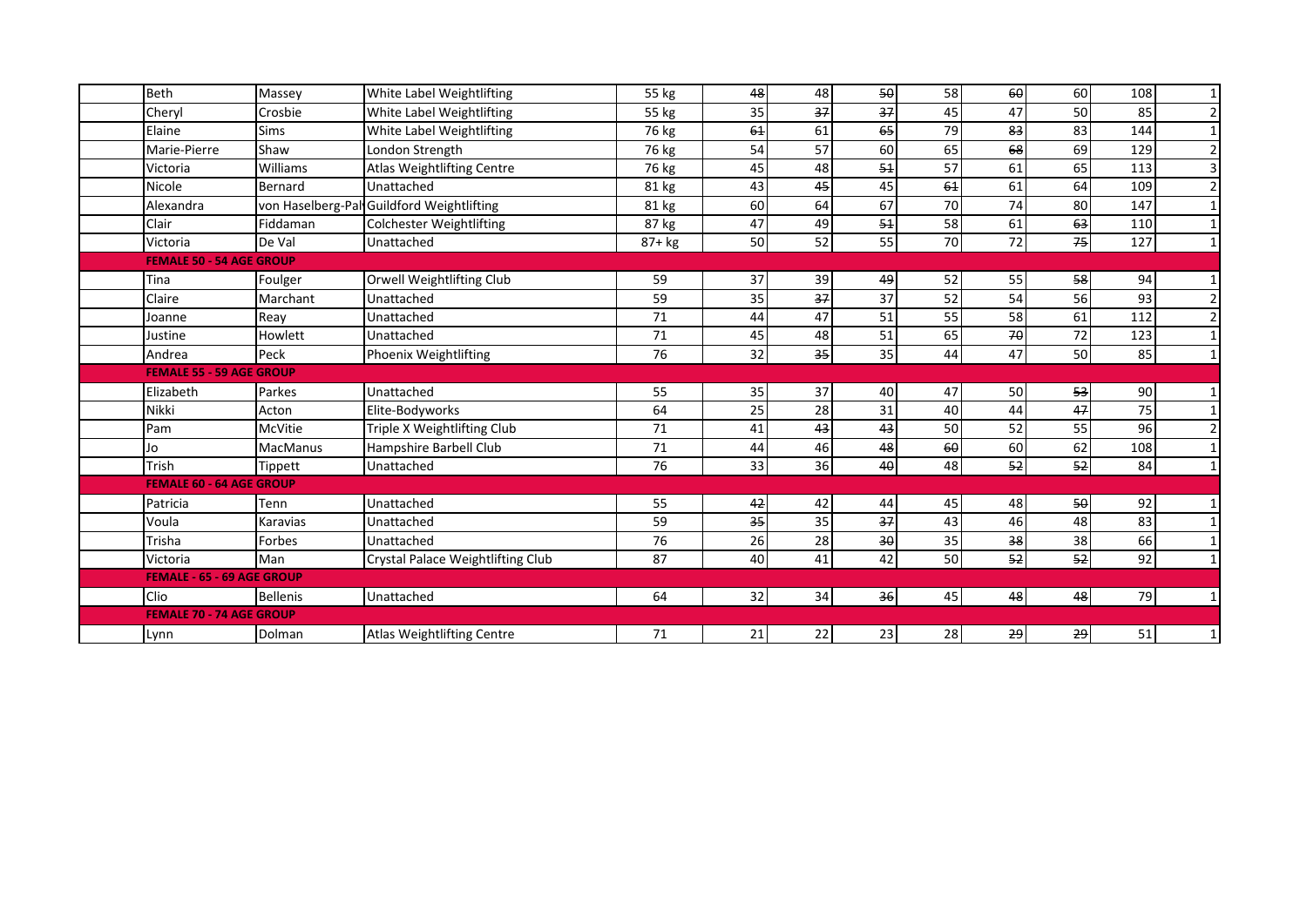## **BRITISH MASTERS CHAMPIONSHIPS 2022**



|              |                               |                  | at: Derby Arena                     |                   |                 |                |                         |              |                |                | <b>EXAMPLE LIFTING</b> |                |  |  |
|--------------|-------------------------------|------------------|-------------------------------------|-------------------|-----------------|----------------|-------------------------|--------------|----------------|----------------|------------------------|----------------|--|--|
| <b>Start</b> |                               | <b>Last Name</b> | <b>Club</b>                         | <b>Bodyweight</b> |                 | <b>Snatch</b>  | <b>Clean &amp; Jerk</b> |              |                |                |                        |                |  |  |
| #            | <b>First Name</b>             |                  |                                     | Category          | $\mathbf{1}$    | $\overline{2}$ | $\overline{\mathbf{3}}$ | $\mathbf{1}$ | $\overline{2}$ | $\overline{3}$ | <b>Total</b>           | <b>Place</b>   |  |  |
|              | <b>MALE 35 - 39 AGE GROUP</b> |                  |                                     |                   |                 |                |                         |              |                |                |                        |                |  |  |
|              | Oliver                        | <b>Stones</b>    | <b>Atlas Weightlifting Centre</b>   | 67                | 72              | 72             | 75                      | 93           | 97             | 100            | 175                    | 1              |  |  |
|              | lee                           | coonan           | <b>RAF WL</b>                       | 73                | 75              | 78             | 81                      | 95           | 100            | 105            | 181                    | 3              |  |  |
|              | Darren                        | Grieve           | Unattached                          | 73                | 71              | 73             | 76                      | 97           | 101            | 104            | 180                    | 4              |  |  |
|              | Aaron                         | Simkin           | Oldbury Academy Olympic Weighlift   | 73                | 86              | 92             | 92                      | 406          | <b>106</b>     | 106            | 192                    | $\overline{2}$ |  |  |
|              | Christopher                   | Spicer           | <b>RAF WL</b>                       | $\overline{73}$   | 85              | 89             | 91                      | 110          | 113            | 115            | 200                    | $\mathbf{1}$   |  |  |
|              | Darren                        | Marr             | <b>MARRvelous Lifting Club</b>      | 81                | 83              | 87             | وو                      | 98           | 102            | <b>106</b>     | 189                    | $\overline{2}$ |  |  |
|              | John                          | Keenan           | Iron Will Training LTD              | 81                | 88              | 88             | 92                      | 113          | 116            | 120            | 208                    | $\mathbf 1$    |  |  |
|              | Andrew                        | Houston          | Wisdom 4 Weightlifting              | 81                | 78              | 81             | 85                      | 98           | 102            | 109            | 187                    | $\overline{3}$ |  |  |
|              | Alan                          | Richards         | London Olympic Weightlifting Acade  | 89                | 87              | 90             | 92                      | 110          | 115            | 120            | 205                    | $\overline{2}$ |  |  |
|              | Thomas                        | Hunt             | <b>GTF Barbell Club</b>             | 89                | 90              | 95             | 95                      | 120          | 125            | 131            | 221                    | $\mathbf{1}$   |  |  |
|              | Jason                         | <b>Bolton</b>    | Sports Palace                       | 96                | 90              | 94             | 97                      | 122          | 126            | 126            | 216                    | $\mathbf{1}$   |  |  |
|              | <b>Boris</b>                  | <b>FELIX</b>     | <b>Ronin Barbell Club</b>           | 96                | 92              | 92             | 98                      | 116          | 120            | 121            | 213                    | $\overline{2}$ |  |  |
|              | Scott                         | Sharp            | Nicole Booth Strength and Condition | 96                | 87              | 89             | 91                      | 115          | 120            | 122            | 204                    | 3              |  |  |
|              | Mihai                         | <b>Bagutiu</b>   |                                     | $109+$            | 125             | 141            | 145                     | 141          | 160            | 161            | 305                    | $\mathbf{1}$   |  |  |
|              | <b>MALE 40 - 44 AGE GROUP</b> |                  |                                     |                   |                 |                |                         |              |                |                |                        |                |  |  |
|              | Robert                        | Oneill           | CrossFit Glasgow Spartans WLC       | 73                | 87              | $9\theta$      | 90                      | 110          | 440            | 110            | 197                    | $\mathbf 1$    |  |  |
|              | Anthony                       | Weedon           | Unattached                          | 81                | $\overline{75}$ | 80             | 84                      | 95           | 100            | 105            | 184                    | $\mathbf{1}$   |  |  |
|              | Roland                        | <b>Brading</b>   | Hampshire Barbell Club              | 89                | 100             | 404            | 107                     | 125          | 130            | 133            | 237                    | $\mathbf{1}$   |  |  |
|              | Mark                          | <b>Butcher</b>   | London Olympic Weightlifting Acade  | 89                | 83              | 87             | 90                      | 96           | 96             | 102            | 179                    | $\overline{2}$ |  |  |
|              | Gareth                        | Turner           | <b>Oxford PowerSports</b>           | 102               | 88              | 88             | 93                      | 108          | $+12$          | 112            | 200                    | 3              |  |  |
|              | Piotr                         | <b>Stosik</b>    | Unattached                          | 96                | 96              | 99             | 103                     | 117          | 122            | 127            | 230                    | $\mathbf 1$    |  |  |
|              | Mark                          | Robinson         | <b>Atlas Weightlifting Centre</b>   | 102               | 90              | 93             | 96                      | 108          | 111            | 120            | 207                    | $\overline{2}$ |  |  |
|              | Christian                     | Kraxner          | Unattached                          | 109               | 85              | 95             | 100                     | 106          | 115            | 125            | 215                    | $\mathbf{1}$   |  |  |
|              | Dominic                       | Patmore          | Unattached                          | $109+$            | 78              | 82             | 86                      | 105          | 111            | 112            | 187                    | $\mathbf{1}$   |  |  |
|              | <b>MALE 45 - 49 AGE GROUP</b> |                  |                                     |                   |                 |                |                         |              |                |                |                        |                |  |  |
|              | Aaron                         | Holt             | Unattached                          | 81                | 87              | 91             | 95                      | 400          | 100            | 440            | 191                    | 1              |  |  |
|              | Russell                       | Turner           | <b>YEP Weightlifting</b>            | 89                | 80              | 85             | 90                      | 100          | 405            | 105            | 190                    | $\overline{3}$ |  |  |
|              | Muhammad                      | Khan             | London Strength                     | 89                | 85              | 88             | 91                      | 105          | 109            | 111            | 193                    | $\overline{2}$ |  |  |
|              | Jon                           | Towell           | Pride Performance                   | 89                | 88              | 91             | 95                      | 127          | 127            | 130            | 218                    | $\mathbf{1}$   |  |  |
|              | Karl                          | Simpson          | Milton Keynes Powersports           | 96                | 92              | 100            | 103                     | <b>103</b>   | 403            | 405            |                        | $\mathbf 1$    |  |  |
|              | Paul                          | McCabe-North     | Reading Weightlifting Club          | 102               | 77              | 80             | 83                      | 105          | 109            | 111            | 188                    | $\overline{2}$ |  |  |
|              | <b>Iheke</b>                  | Ndukwe           | London Olympic Weightlifting Acade  | 102               | 80              | 83             | 90                      | <b>106</b>   | 440            | 110            |                        |                |  |  |
|              | Nigel                         | <b>Bluff</b>     | <b>Atlas Weightlifting Centre</b>   | 102               | 95              | 100            | 103                     | 110          | 117            | $+22$          | 220                    | $\mathbf{1}$   |  |  |